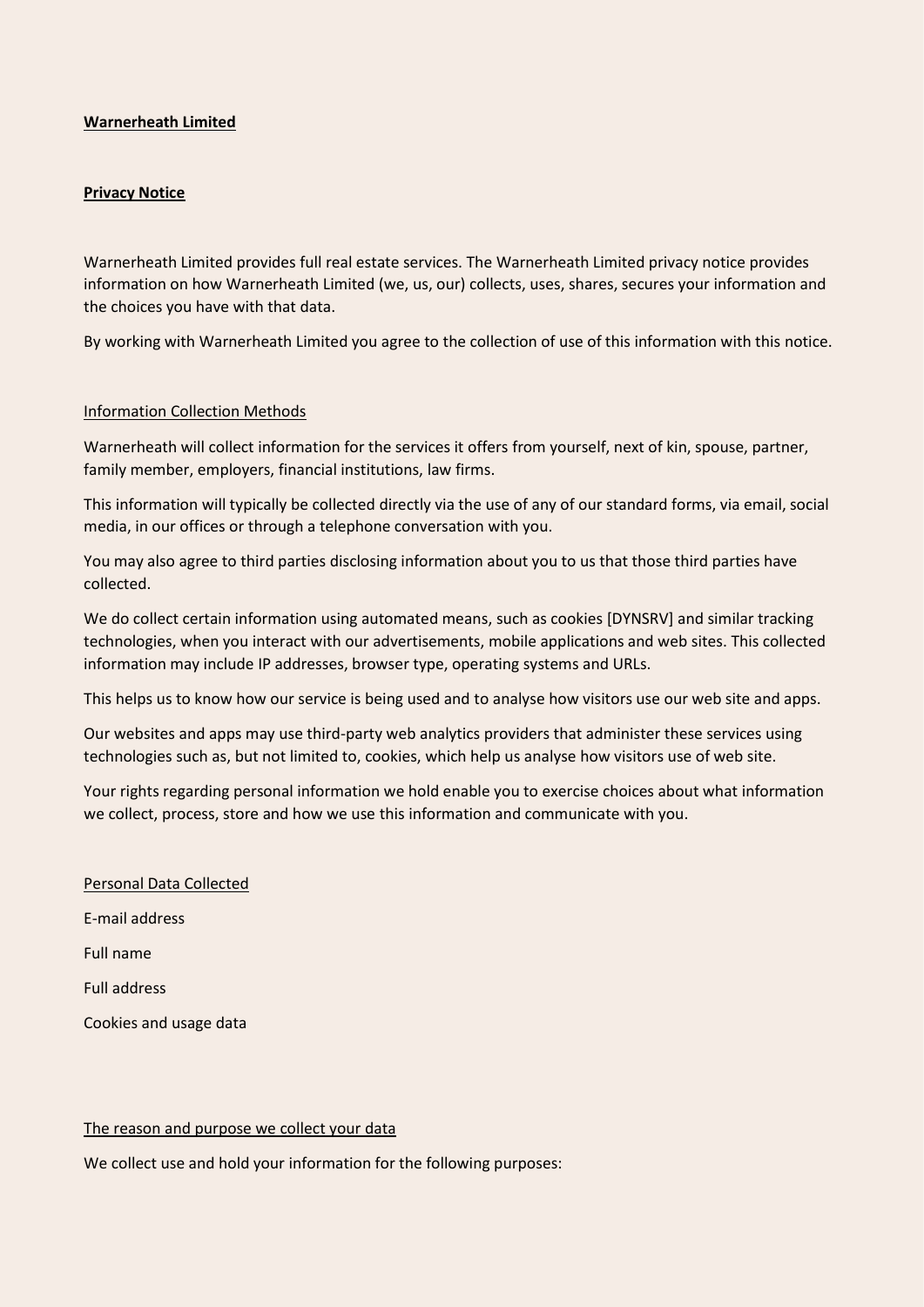Providing Warnerheath Property Services Compliance with industry standards Conducting and developing business Protect against and prevent fraud, money laundering, tax evasion and compliance and security of business Business directories Developing new products and services Enforcement of Warnerheath Limited's 'Terms'

# Anti-Money Laundering

When assisting our clients in a property related service we have to comply with certain regulations such as Money Laundering, Terrorist Financing and Transfer of Funds (information on the payer) regulations 2017. This information provided will only be used by Warnerheath Limited in Regulation Compliance and will not be shared with any other party outside Warnerheath Limited unless legally required.

If you decide to enter into a business relationship with Warnerheath Limited, we will require two separate Identification documents – one primary and one secondary document even if it appears on both lists. We may need to refresh this information depending on where you are and how long we are in a business relationship.

# Primary document -proof of ID

- Valid Passport showing MRZ
- Valid full UK photo driving licence
- Valid EI/EEA/Switzerland photo driving licence
- Valid EI/EEA/Switzerland identity card
- Valid UK Armed Forces ID Card
- Valid UK Biometric Residence Permit (copy of both sides)
- Valid Local Authority Bus Pass

Secondary documents – proof of residence

- Valid full UK photo driving licence
- Local authority council tax bill (dated within the last 12 months)
- UK Bank/Building societies statements / bills showing activity, dated within the last six months
- UK mortgage statement (last 12 months)
- Utility bill dated (the last 6 months)
- Pension details (last 12 months)

We reserve the right to employ a third-party electronic verification for the purpose of verifying identity.

Lawful Basis of Processing Data under the General Data Protection Regulation (GDPR)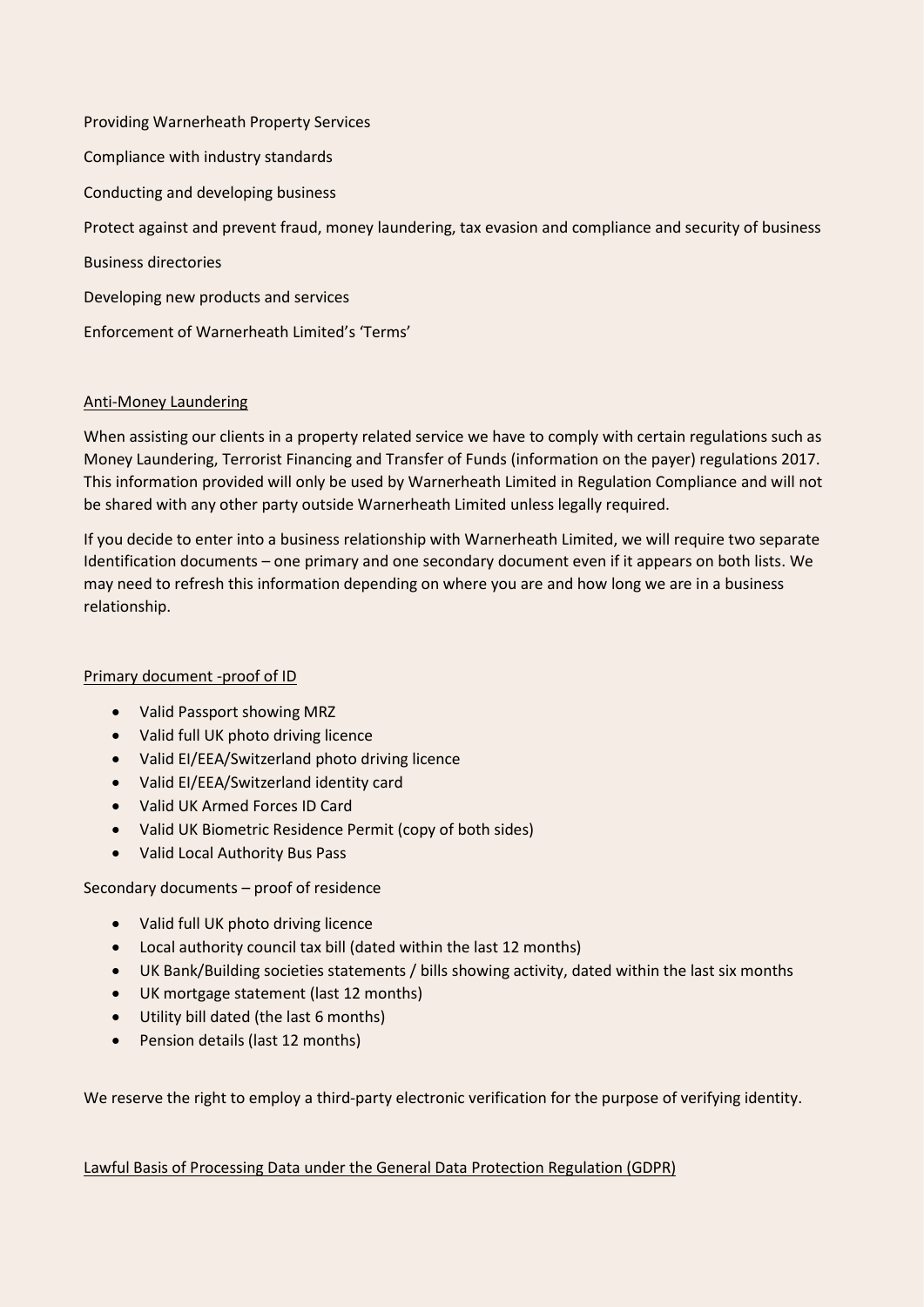Warnerheath Limited processes this information under the following:

- To perform a contract with you
- To comply with law
- Risk assessment and due diligence
- Acquisitions, management and updating client details provided by the data controller

## Data Retention

Warnerheath will retain your data for as long as set out in this notice.

We will retain and use your personal data to comply with our legal obligations, resolve disputes and enforce our legal agreements and policies.

### Data Transfer

Your data will be stored and maintained on systems outside of your country where data protection laws may differ from those of the UK

If you are located outside the UK and choose to provide information to us, we will transfer - process, store and maintain it, in the UK

Providing Warnerheath with this information consents you to this Privacy Notice and represents your agreement to this transfer.

Warnerheath will take all reasonable steps to ensure your data treated securely and in accordance with this Policy Notice.

## Information We Share

We do not disclose or sell personal information we collect about you. Except as described in this Privacy Notice or as indicated via the consent process at the time the data is collected. The information we share, but not limited to:

- Selling and Letting Agents and Landlords and their sub processors
- Financial institutions, Insurance Companies, Surveyors
- Formally contracted service providers
- Land Registry, Her Majesty's Revenue and Customs, Financial Conduct Authority
- Councils
- Law firms

Warnerheath Limited reserve the rights to transfer your information in the event of a sale or transfer of our business or assets. You are able to contact the acquiring entity with questions concerning the protection and processing of your information.

## How Long Do We Keep Information For

Warnerheath will only keep your information for as long as necessary. We typically keep personal information for 7 years after the last contact with you. We do reserve the right to keep information for longer if legally required and in the legitimate interests of Warnerheath Limited.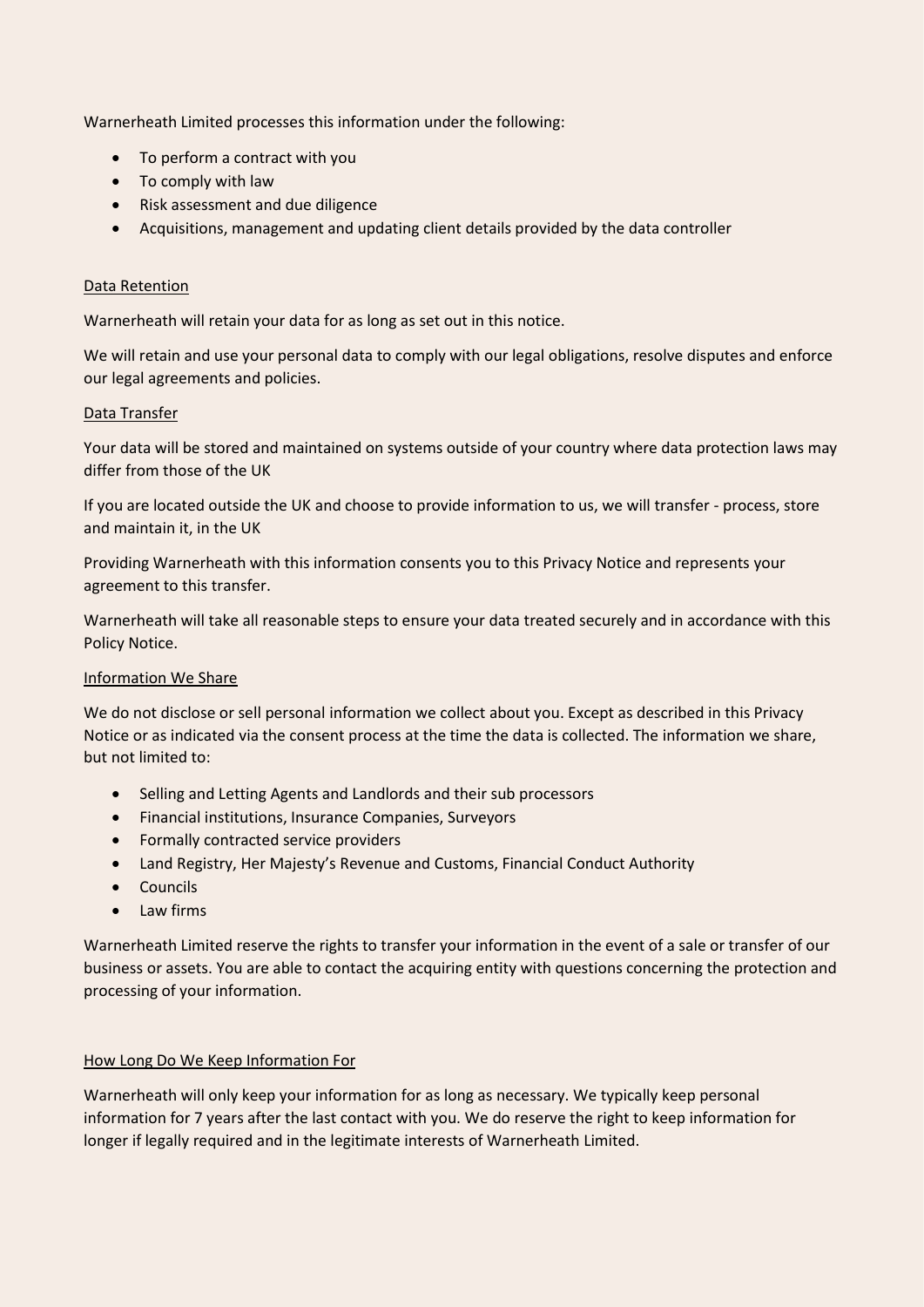## Data Protection Rights under the General Data Protection Regulation (GDPR)

Residents in the European Economic Area (EEA) have certain protection rights. Warnerheath Limited aims to provide reasonable steps to allow you to amend, delete, correct or limit the use of your Personal Data.

Please let us know if you would like information concerning the information, we hold for you and if you want to be removed from our systems.

In certain circumstances, you have the following data protection rights:

- The right to access, update or delete information we have on you
- The right of rectification
- The right to object
- The right of restriction
- The right to access your information
- The right to withdraw consent.

Warnerheath may ask to verify your identity before responding to such requests.

You have the right to complain to a Data Protection Authority about our collection and use of your Personal Data.

### Service Providers

Third party companies and individuals may be employed to facilitate our service, on our behalf.

These third parties have access to your Personal Data only to perform tasks related to the service and are obligated not to disclose or use it for any other purpose.

#### Privacy Notice Changes

Warnerheath may update this Notice and will notify you of any changes in the Privacy Notice and will let you know prior to the changes becoming effective. This priory notice will be provided in writing or in person.